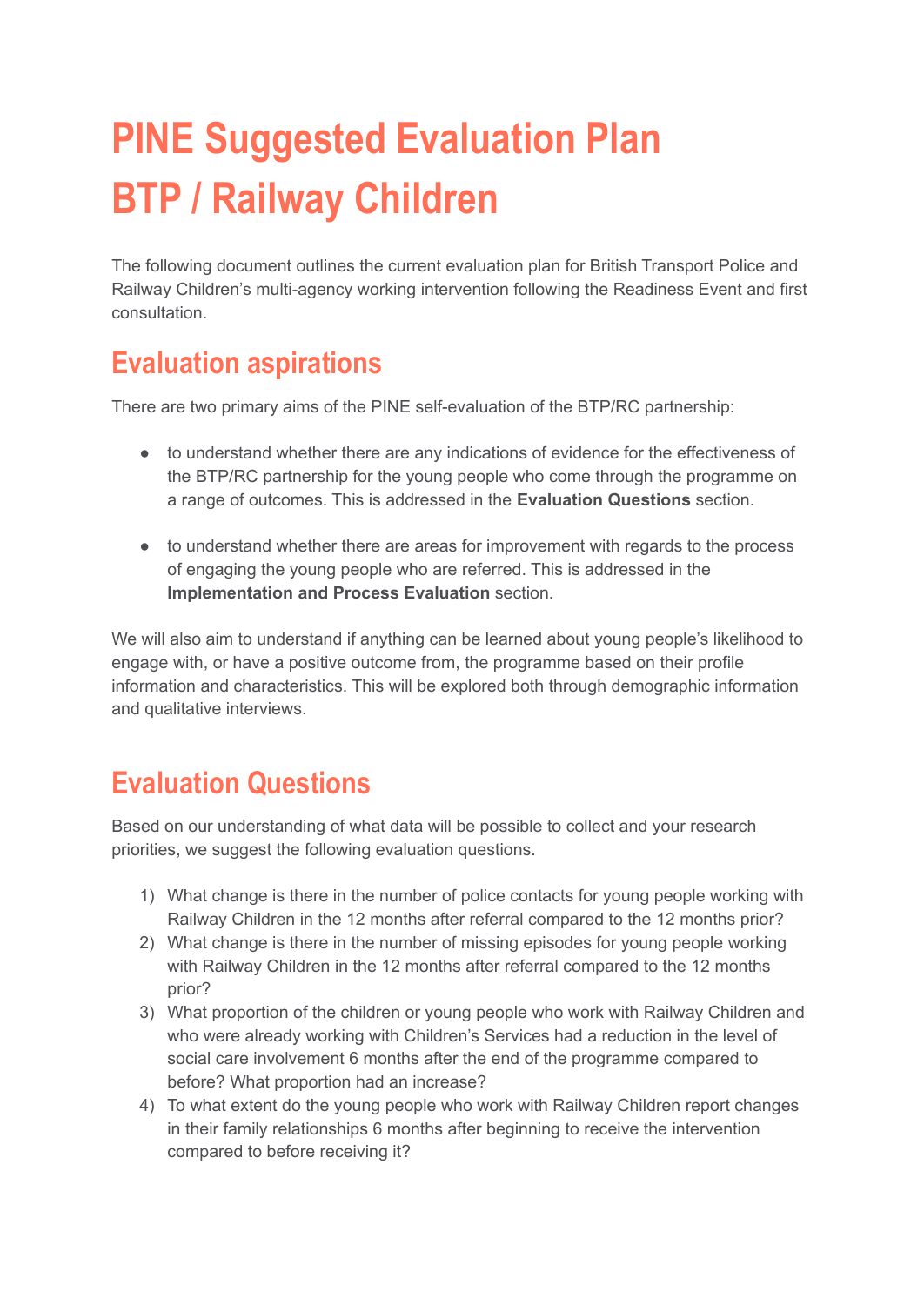5) What change do case workers report in the safety of young people who work with Railway Children 6 months after beginning to receive the intervention compared to the start of the programme?

# **Outcome measures**

You noted that data for Evaluation Questions 1-3 could be gathered from the NPD, BTP and Children's Services records. Data for questions 4 and 5 could be gathered through short bespoke surveys issued to young people who are in contact with the service.

# *Before / After Comparisons*

For each of the evaluation questions, we recommend that employing a before/after comparison of outcomes for your sample - taking a 'baseline' and then an 'endline' measure 6 or perhaps 12 months later. Changes in the same people over time such as these are useful indicative evidence that the intervention is having the desired effect, but this type of comparison has some limitations. It doesn't allow you to say that the programme *caused* the change - only that the change took place - as other things might have changed in the lives of the recipients over the course of the period the intervention was running that had an influence on the change.

# **Outcome measures**

This section outlines, for each research question, how we recommend measuring the outcome.

### *EQ1-3: Social Care and Other Services Involvement*

### **Police Contacts**

You identified police contacts as an important indicator of whether the child / young person is still at risk in the community, and therefore a reduction in contacts would indicate that the work of the Railway Children team was having a positive impact. Therefore we include a measure for the frequency of these contacts in the 12 months before and after contact with the RC. You indicated that this information could be collected via the PNC/PND.

### **Missing Episodes**

Equally, reporting the number of missing episodes in 12 months, compared to the 12 months prior to contact with the programme, this might also provide an indication of the child's stability and level of risk. You indicated that historical data is not stored on the PNC, only open cases, but that local authorities collate and report this data.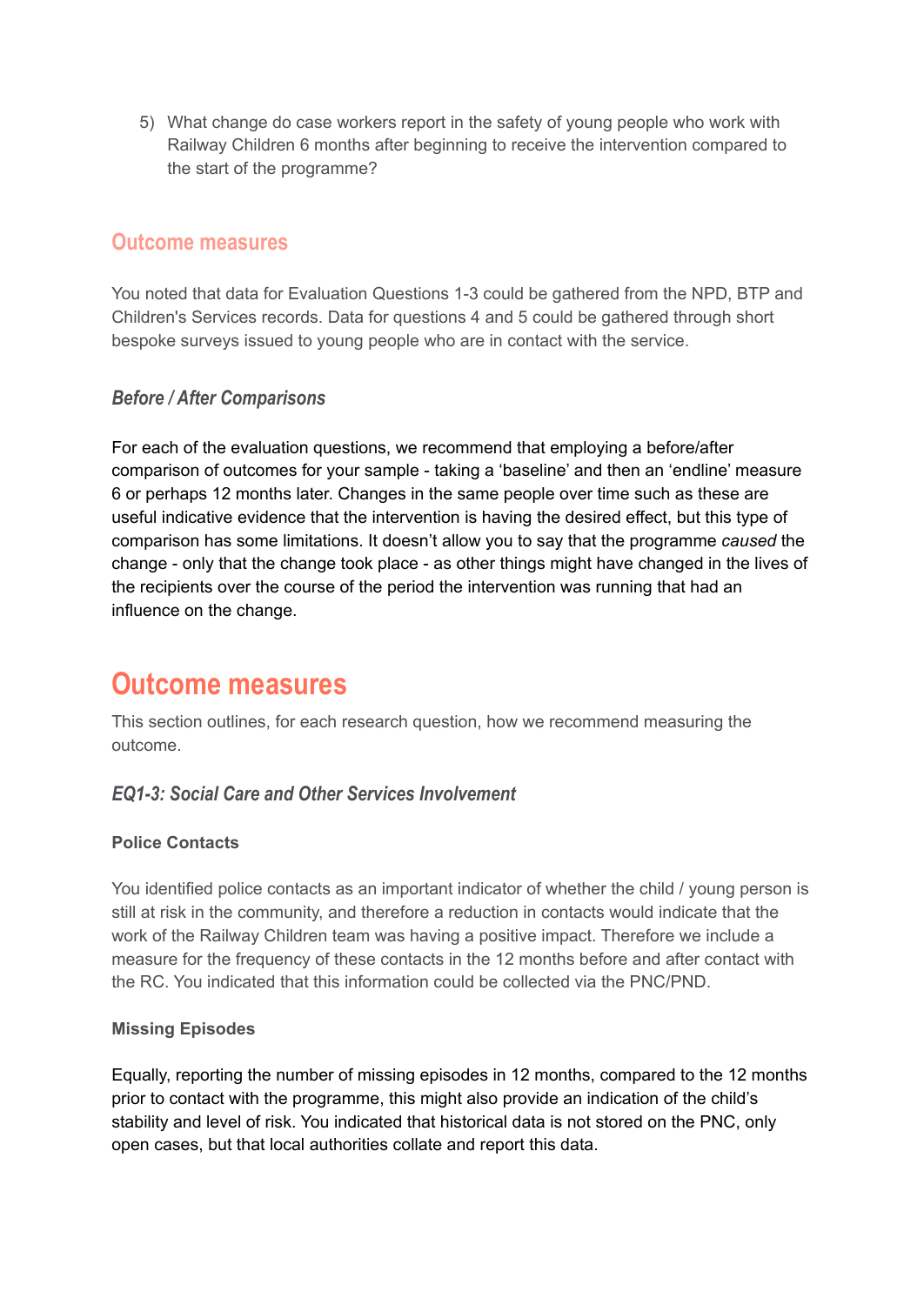### **Social Care Involvement**

While level of social care involvement may not be a suitable measure of progress for all recipients of the programme (you noted that in some cases you are advocating for *more* involvement from Children's Services), we propose including this as a measure for a subsection of the wider cohort - those who are already working with Children's Services.

As the level of social care involvement amongst the families of recipients of the programme is quite varied, we suggest recording a simple binary 'change of involvement' indicator for each family six and twelve months after the end of the programme. The 'level' of social care involvement might be defined as:

- Child is Looked After either by LA, or separate arrangement such as SGO.
- Family has had / will have a Public Law Outline Meeting
- Child has a Child Protection Plan
- Child has a Child In Need Plan
- Family working with/open to Early Help team (if applicable)
- Child does not have an active case in either Children's Social Care or Early Help.

A case would be recorded as a 'reduction' if the child was moved from a CP to a CIN plan, or from having a CIN plan to Early Help for example. To provide a fuller picture of the outcomes of the families for this measure, we also recommend recording increases in Social Care involvement.

# *EQ4 Family Relationships Survey*

We propose measuring family relationships using the [SCORE-15](https://www.aft.org.uk/view/score.html?tzcheck=1) survey for family functioning and change (Annex A), which is a validated measure for family therapeutic change. We propose issuing it to the whole sample of children and young people in contact with the RC case workers (EQ4).

Each respondent will be given a score of family functioning between 1-5 where higher values indicate higher levels of family functioning. The survey, as well as resources for recording and scoring responses, are available for free online.

The survey should be implemented twice: once shortly after the child first comes into contact with the RC, and again after 6 months. The first survey will provide a 'baseline' for these two outcomes, and the second the 'endline' measure.

# *EQ 5: Safety - Practitioner / young person survey*

We propose conducting an additional survey with case workers to measure change in their perceptions of young people's safety over the course of the intervention. BTP provided four questions to include which can together provide an indication of the young person's safety.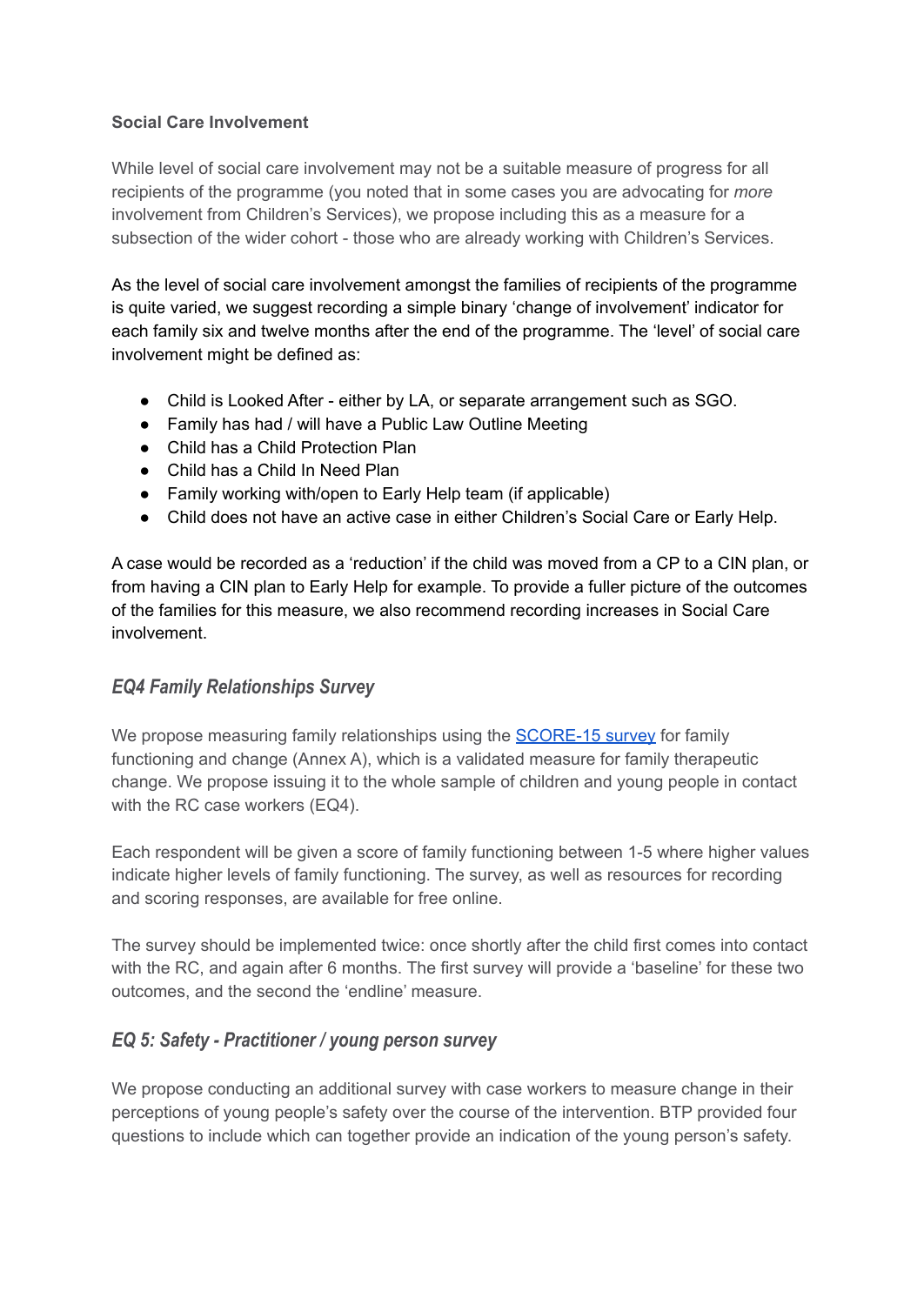- *● To what extent do you agree the young person has an adult in their life who they trust and can talk to?*
- *● To what extent do you agree the young person regularly engages in positive activities and/or education?*
- *● To what extent do you agree the young person has an awareness of risky situations (i.e. peers, places, relationships) which may potentially expose them to harm?*
- *● To what extent do you agree the young person has a proportionate attitude to risky situations (i.e. peers, places, relationships) which may potentially expose them to harm?*
- *● To what extent do you agree that self-harm or substance misuse are a risk to the young person?*
	- Strongly agree
	- Agree
	- Somewhat agree
	- Neither agree nor disagree
	- Somewhat disagree
	- Disagree
	- Strongly disagree

The survey should be completed by the practitioner twice: once shortly after the child first comes into contact with the RC after the practitioner has completed an initial assessment, and again after 6 months, to give an indication of the intervention's impact over this time. Responses can be scored and added together to provide a measure of safety, with 'Strongly agree' giving a score of 7 and 'Strongly disagree' of 1. Score for the final item, on self-harm and substance abuse, should be reversed so that 'Strongly agree' gives a score of 1.

We also suggest adding one question to the young person survey to get a sense of their perception of their own safety and how this changes over the course of the programme. This would not relate specifically to the a research question, but can help inform your thinking about how young people respond to the intervention:

- I often find myself in situations which I consider to be risky or unsafe
	- Describes me: Very well
	- Describes me: Well
	- Describes me: Partly
	- Describes me: Not well
	- Describes me: Not at all

# **Sample**

You indicated that you would like to include three localities in the evaluation, each of which work with around 25 young people at one time with an average programme duration of around one year. For the Evaluation Questions, ideally you would include all young people who are in contact with the programme over the evaluation period. Although these are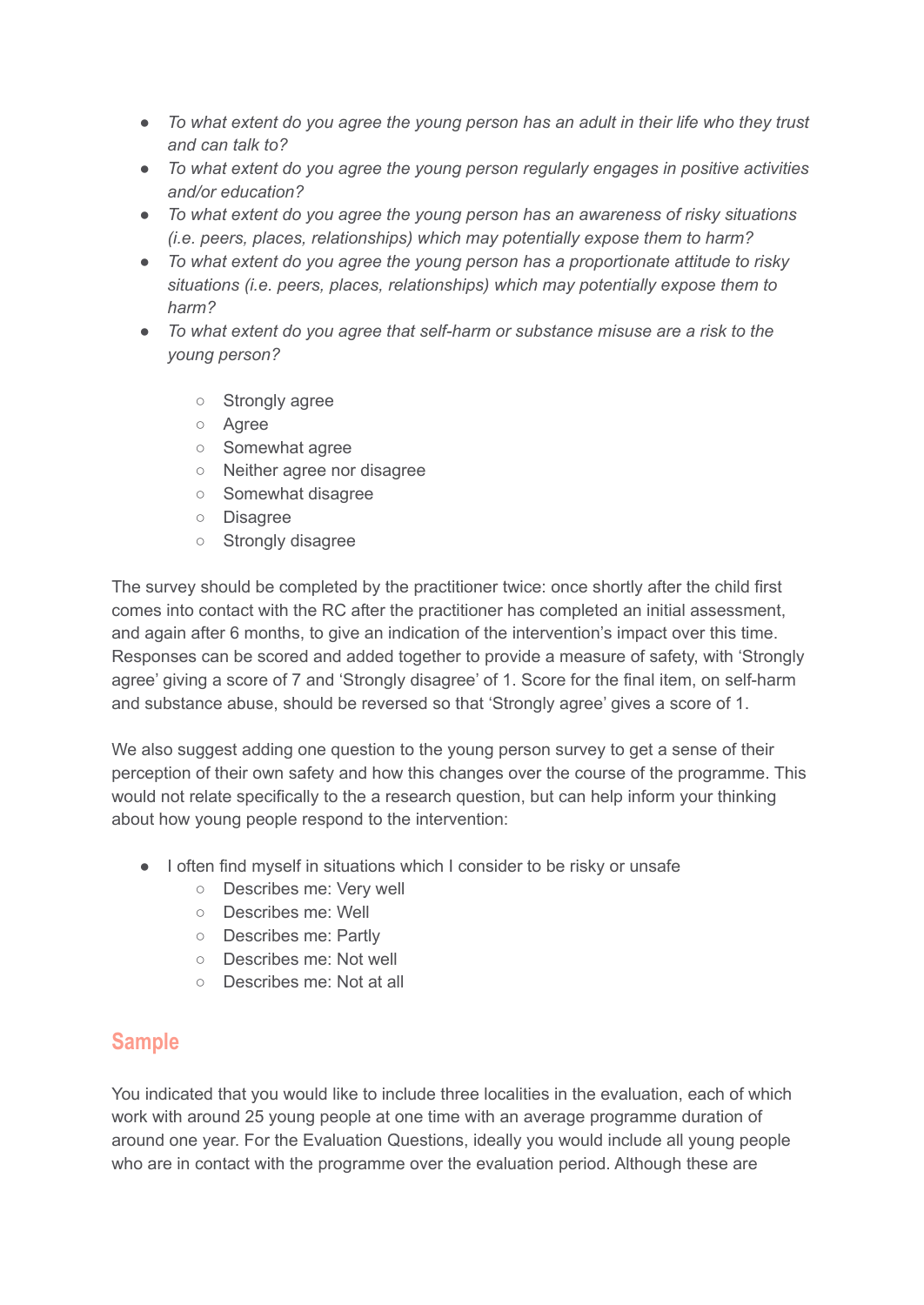relatively small numbers, data collected on their outcomes might still help to provide indicative evidence of the effectiveness of the programme. It may also be helpful to include all young people who are currently working with Railway Children as part of the sample for the research questions (other than the surveys in EQs 4-7), which require a baseline measure which cannot be extracted from pre-existing data) to increase sample size and mitigate the risk of low numbers starting the intervention during the evaluation period.

# **Implementation and Process Evaluation**

As well as the quantitative outcomes listed above, it is also important to gather qualitative information to help you get a richer picture of how different elements of the intervention, including the engagement and end-of-programme processes are working. Below we have included question guides for recipients, practitioners, BTP staff and parents / caregivers as part of this part of the evaluation.

# *Recipients*

We would recommend this is done via 8 semi-structured interviews with recipients, conducted with recipients in the weeks after they finish the programme, focusing on the topics below:

- **First contact**; What led to you becoming involved with RC? Were you receiving any support from other services previously? Who was the first person you spoke to, and what did they say? Did you have any contact with BTP? How did you find BTP staff?
- **Engagement:** how did they find the experience of first speaking to Railway Children about the programme? What was it that made them want to continue working with them? Was there anything that could have been done differently to make signing up to the programme more appealing? Have they previously been offered support by RC? How clear was the support being offered? Did you have any worries about working with RC? Did they receive a letter or leaflet to tell them about the programme beforehand? Did they find this useful?
- **Effectiveness of different parts of the programme;** was there any content that was particularly helpful or less helpful, such as particular issues covered or ways the case worker engaged with them? Are there any ways they could think of that the programme or individual elements could be improved? Did your conversations with RC address what was important to you? How helpful did you find completing the Teen Star?
- **● Support;** do the recipients feel they have been well-supported by services in the borough? What support have you received from RC, and how often? How have you found the level of support offered? How did you find working with your support worker? Has working with RC led you to working with other people or services? Did RC meet with your family? Did you experience any challenges working with RC? Did you feel engaged in your work with RC? How does this compare to your previous experiences of working with professionals such as social workers?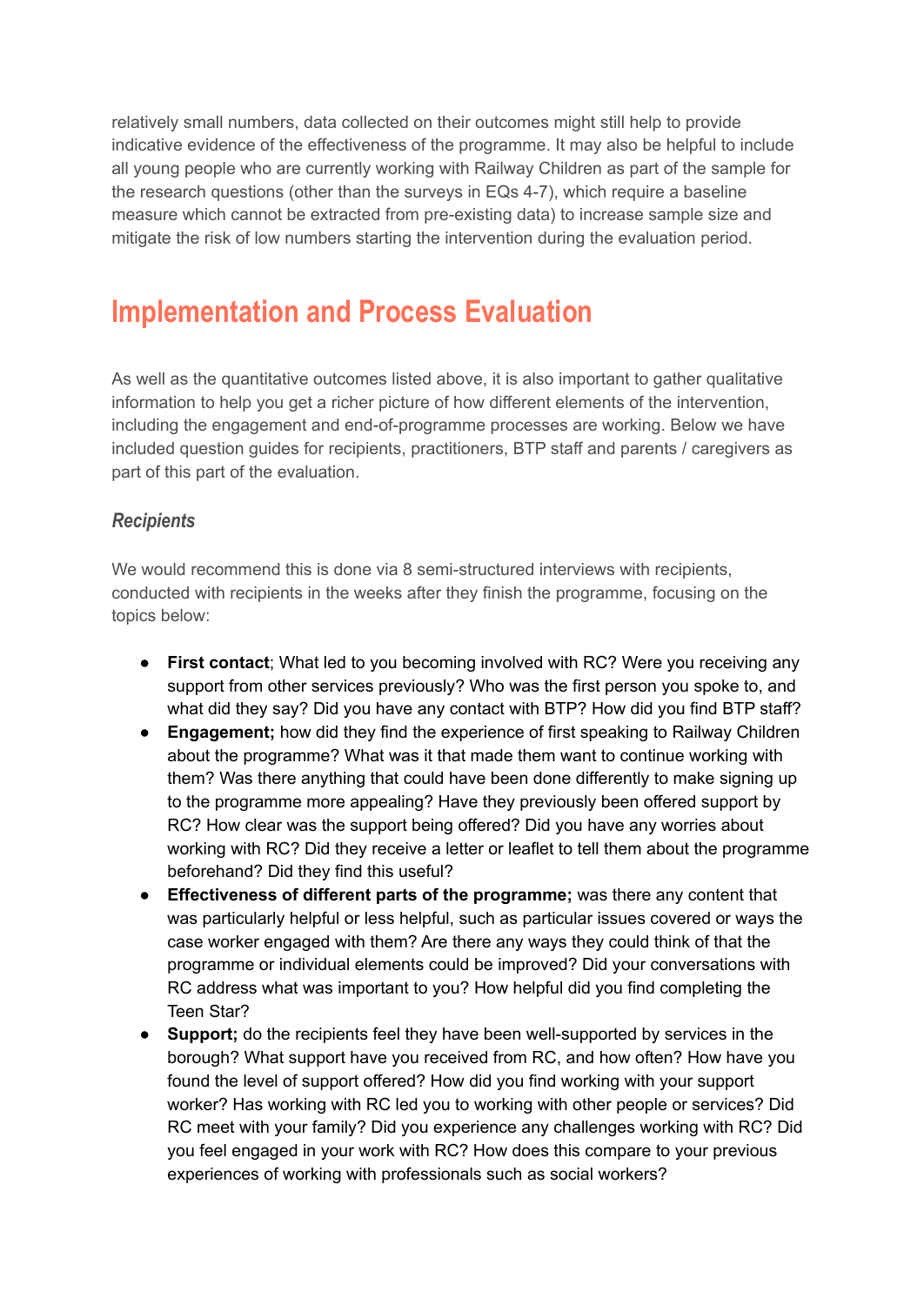- **Post-programme;** do the recipients feel like they have enough support or guidance after the end of the programme? When did they finish the programme, and has there been any follow-up support? Would you change anything about the way that people who work on trains/in stations work? Have you had any further contact with BTP staff?
- **● Perceived change;** what has changed in their lives since they started the programme? How do they feel about these changes? What is their perception of what the future holds for them now, and how does this compare to how they felt when they started on the programme?

# *Practitioners*

In addition to the above, it may be helpful to also gather qualitative information from practitioners and staff to get further detail and input around their experiences of the above. We would similarly recommend 4 semi-structured interviews with practitioners focusing on the following topics:

- **● First contact;** How do you find the referral process? Are there any changes that you would make to the referral form and process?
- **● Engagement;** How do you engage with a young person when making first contact? What helps or hinders a young person engaging with the service? Do you find it easier to engage some young people than others? Has anything helped to improve engagement? Do demographic factors, such as gender, ethnicity, age or sexuality affect how likely a young person is to engage with you?
- **● Effectiveness of different parts of the programme;** What do you think is the most important/helpful part of the service you offer? Have young people identified any gaps in the support that you are able to provide? What is your experience of working with other agencies? Are there any parts of the work you do that young people don't find helpful? What is the most challenging part of your role?
- **● Support;** Do you feel that you are able to offer the most appropriate level of support? Are you able to tailor the support you offer to each individual young person? How do you do this? Are there issues that you aren't able to help young people with? What support do you receive from your team/managers? Do you feel supported in your role?
- **● Post-programme;** What support is offered to young people in the longer-term? How do you manage working towards ending your work with a young person? Could this be improved? If you could make one change to the work you do, what would this be?

We might also consider including BTP staff and Children's Services staff, as well as parents and carers, in the Implementation and Process evaluation, as outlined below:

# *BTP Officers*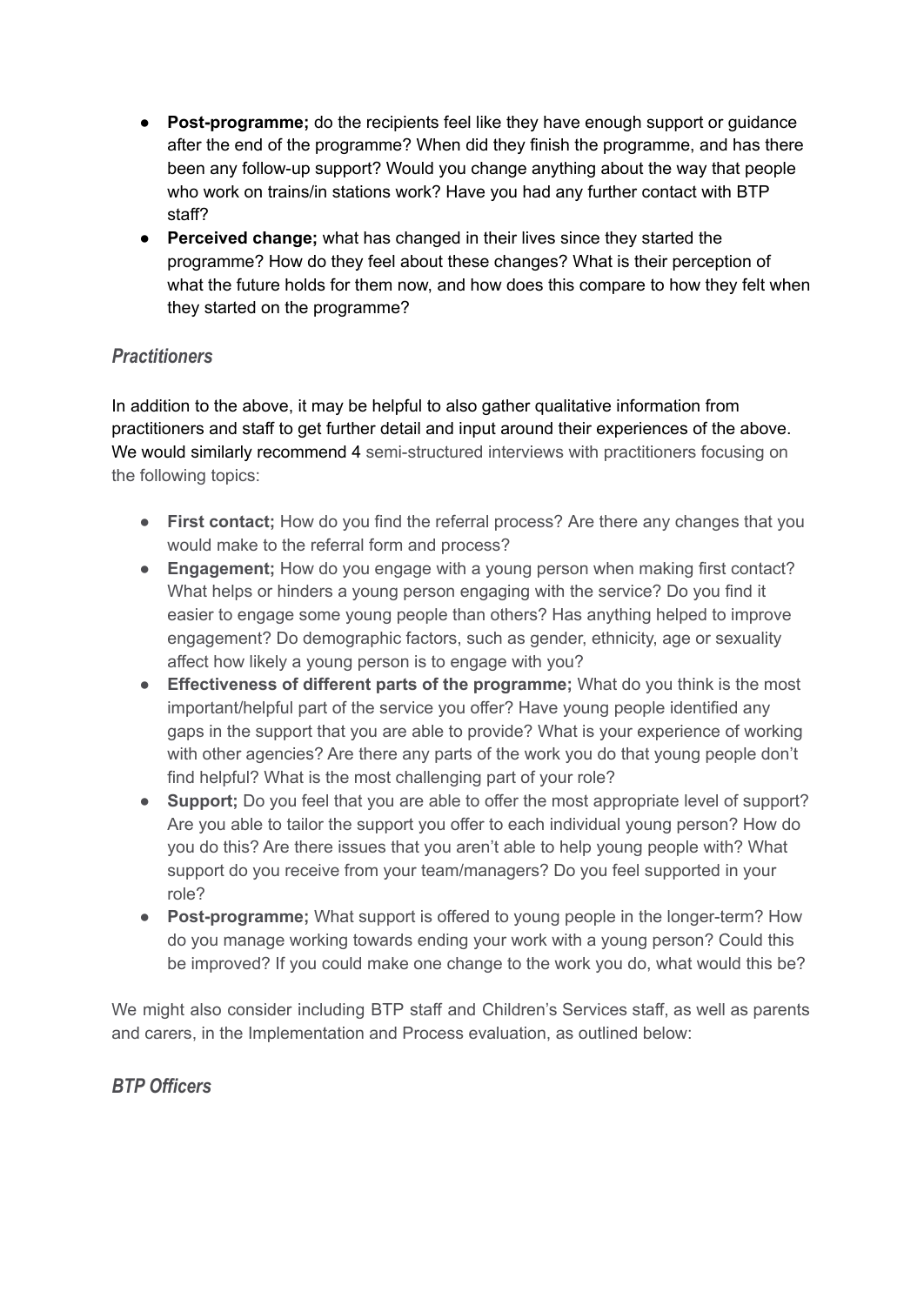Participants: Staff in the vulnerability unit, including manager, frontline officers, station commanders (x6). This would largely be similar to the section for RC staff outlined above. It may also help to think about:

How do you find the RC referral process? How do you engage the young people you work with? What are the most significant challenges working with this cohort of young people as BTP staff? Has working with RC made any changes to your knowledge, understanding, or work with young people? Is there anything else that you think RC could offer?

### *Parents / care-givers of recipients*

As above, this would mirror many of the questions asked to young people, from the perspective of parents/carers (x4), particularly around inclusion in work, support offered, and engagement. It may also be helpful to get a more detailed narrative around what changes, if any, they have seen in the young person since they started working with RC, and also, if there are any gaps in the support offered to parents/carers specifically, how they are kept informed.

# **Data Collection and Reporting Schedule**

For survey data, we recommend collecting 'baseline' responses during the initial engagement / on-boarding process, and then again at the end of their time on the programme. Administrative data, such as police contacts, missing episodes and CSC involvement, should be collated for the 12 months prior to referral (baseline) and then again 12 months afterwards. Reporting takes place once all cases are closed, or to a maximum of one year after the end of the period.

While this means that the proposed quantitative data collection will not be completed until the end of 2022, we suggest undertaking the IPE next year and reporting first, in July or August 2021. The quantitative data can continue to be collected to supplement this and then be added to the final reporting.

| <b>Activity</b>                                          | <b>Deadline</b>        |
|----------------------------------------------------------|------------------------|
| Start of data collection window                          | April 2021             |
| Data collection for IPE (recipients'<br>exit interviews) | April 2021-March 2022  |
| Data collection for IPE<br>(non-recipient)               | July-August 2021       |
| Data analysis for IPE<br>(non-recipient)                 | September-October 2021 |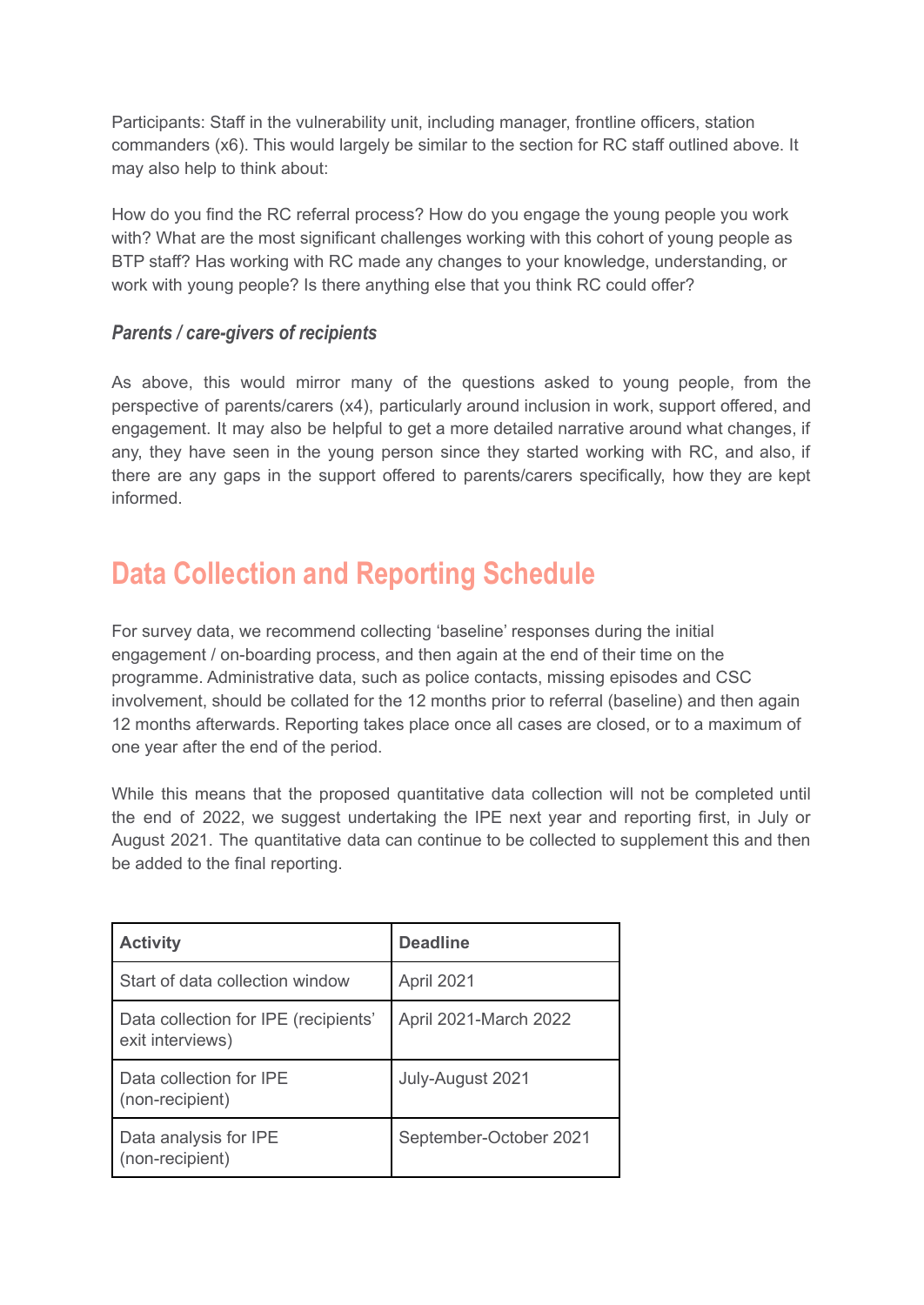| Final young person to be included<br>in sample starts working with RC | End March 2022        |
|-----------------------------------------------------------------------|-----------------------|
| Interim analysis for quantitative<br>data and final analysis for IPE  | April 2022            |
| <b>IPE</b> and Interim quantitative<br>reporting                      | May 2022              |
| End of data collection window                                         | End September 2022    |
| Quantitative data analysis                                            | October-November 2022 |
| Final reporting                                                       | December 2022         |

# **Other data you may want to consider collecting**

# *Additional data monitoring*

In addition to the additional data collection we recommend in the sections above, it could also be good to capture other data systematically, to help you monitor your intervention over time and be able to communicate key information to internal stakeholders. For example:

- Number of young people referred and worked with
- Proportion of young people who drop out of the programme before reaching threshold for reduction in risk
- Proportion of referrals relating to each of the the YP Categories on the CYP1 form
- Demographic information of each young person age, gender, ethnicity, sexuality, UASC, where they live etc.

We would be happy to advise on methods that could be employed to help you do this.